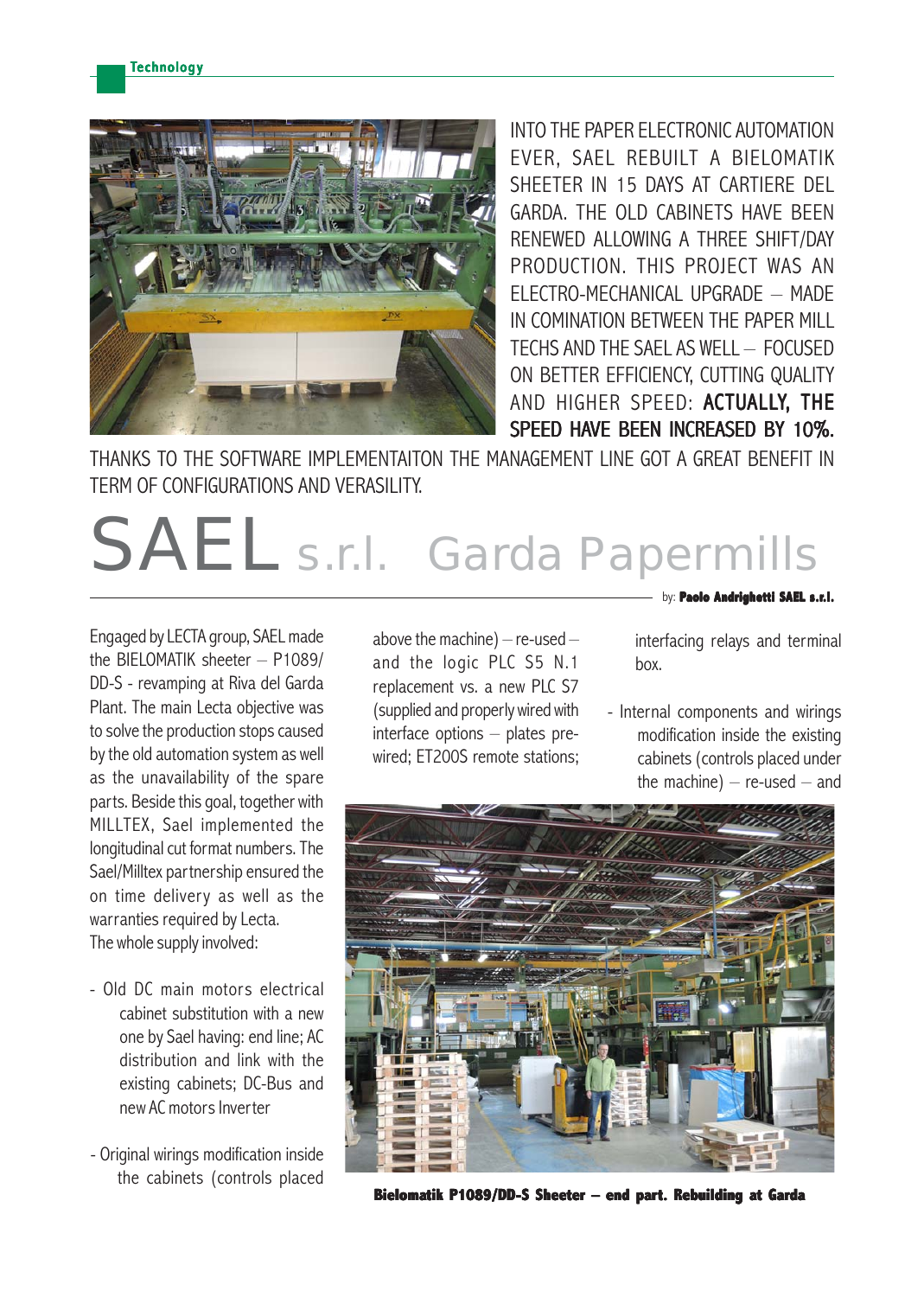

**ONE Drive**

the logic PLC S5 N.2 replacement vs. a new PLC S7 (supplied and properly wired with interface options – plates pre-wired; ET200S remote stations; interfacing relays and terminal box.

- Complete wirings dismantling inside the existing cabinets (controls placed above the machine)  $-$  reused as support, and SMP microcontroller unit substitution vs. the new PLC S7 supplied and properly wired with interface options – plates pre-wired; ET200S remote stations; interfacing relays and terminal box for a "pin-to-pin" to the original SMP unit.
- Complete wirings dismantling inside the existing cabinets (controls placed above the machine)  $-$  reused as support, and "HXE" unit substitution vs. the new PLC S7 supplied and properly wired with interface options – plates prewired; ET200S remote stations; interfacing relays and terminal box for a "pin-to-pin" to the original HXE unit.
- Main Drive control unit partial modification  $(+P10)$  – a new pre-wired plate with a 15" LCD touchscreen panel, will replace the original controls. Actually this pc panel will have a PROFINET interface for CPU master and the new PLC S7 installed.



**Complete view of the sheeter rebuilt at Cartiera del Garda, LECTA Group.**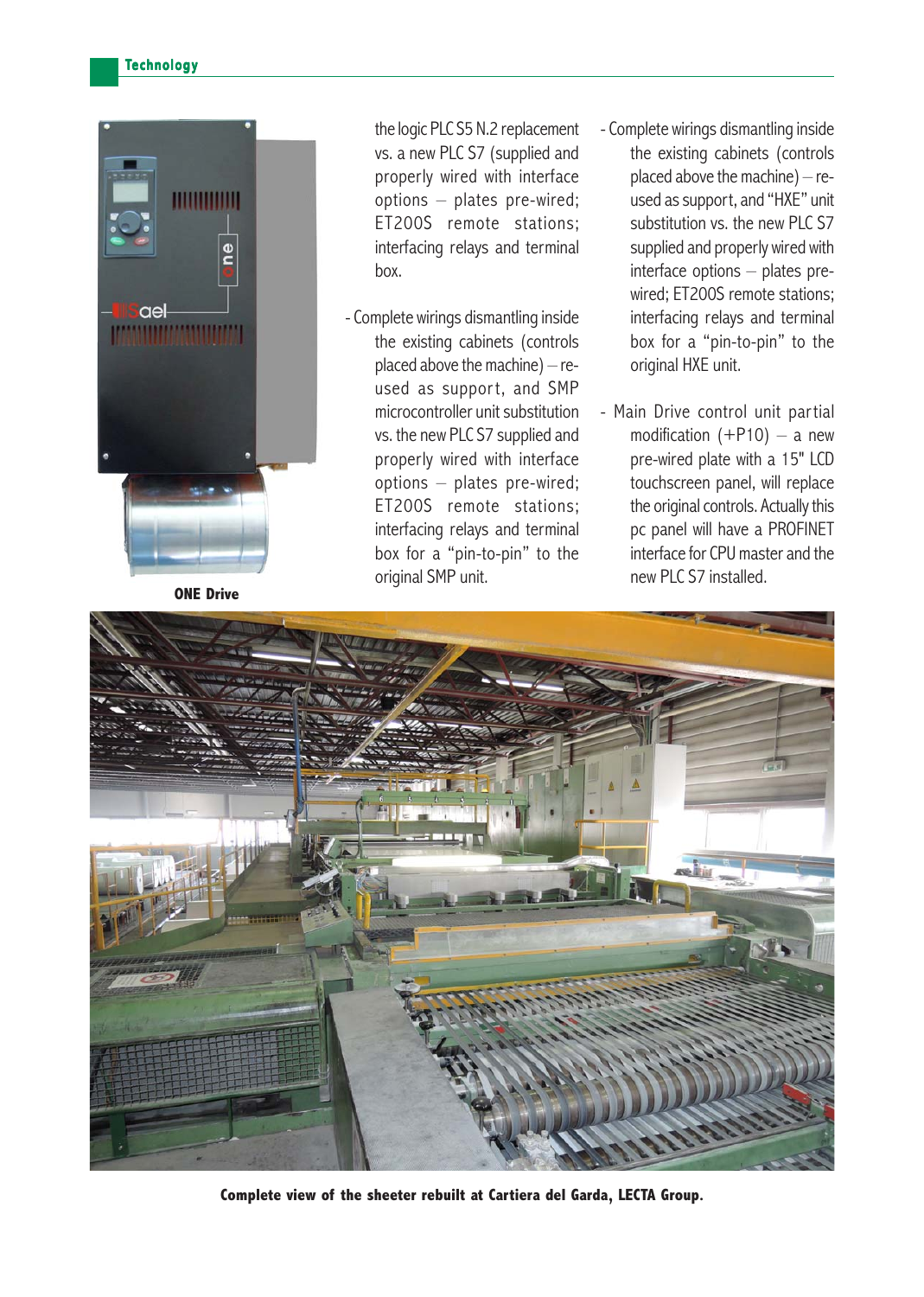

- Main Drive control unit partial modification  $(+P11) a$ new pre-wired plate with a 15" LCD touchscreen panel, will replace the original controls. Actually this pc panel will have a PROFINET interface for CPU master and
- New Knives positioner system STEP Drives for the STEP motors control – mounted on two pre assembled plates. The two plates will be installed into the existing
- Main pull drive by AC motors, as well as knives and belts – mechanical engineering, installation and supervision
- New longitudinal knives Dines TOP to TOP drive and cabinet supply. This drive is used for the changing size  $-$  by adding a fifth knife with all the mechanical options -. Also in this case the engineering, the mounting and the supervision are included.
- Q.ty 12 new programmable multiturn slip ring transducers, used for the open/closing tail stock position.
- Q.ty 6 new load cell amplifiers PROFIBUS interface used for the real unwinding paper pull measurement at each unwinding station. This system implemented the paper pull management of every single unwinder via PLC S7 automation control – by a dedicated main screen option for the pull setting -.

**Up view: Electrical wirings, Knives by Dines + SMP-HXE electronic and the old Bielomatik DC motors aborted**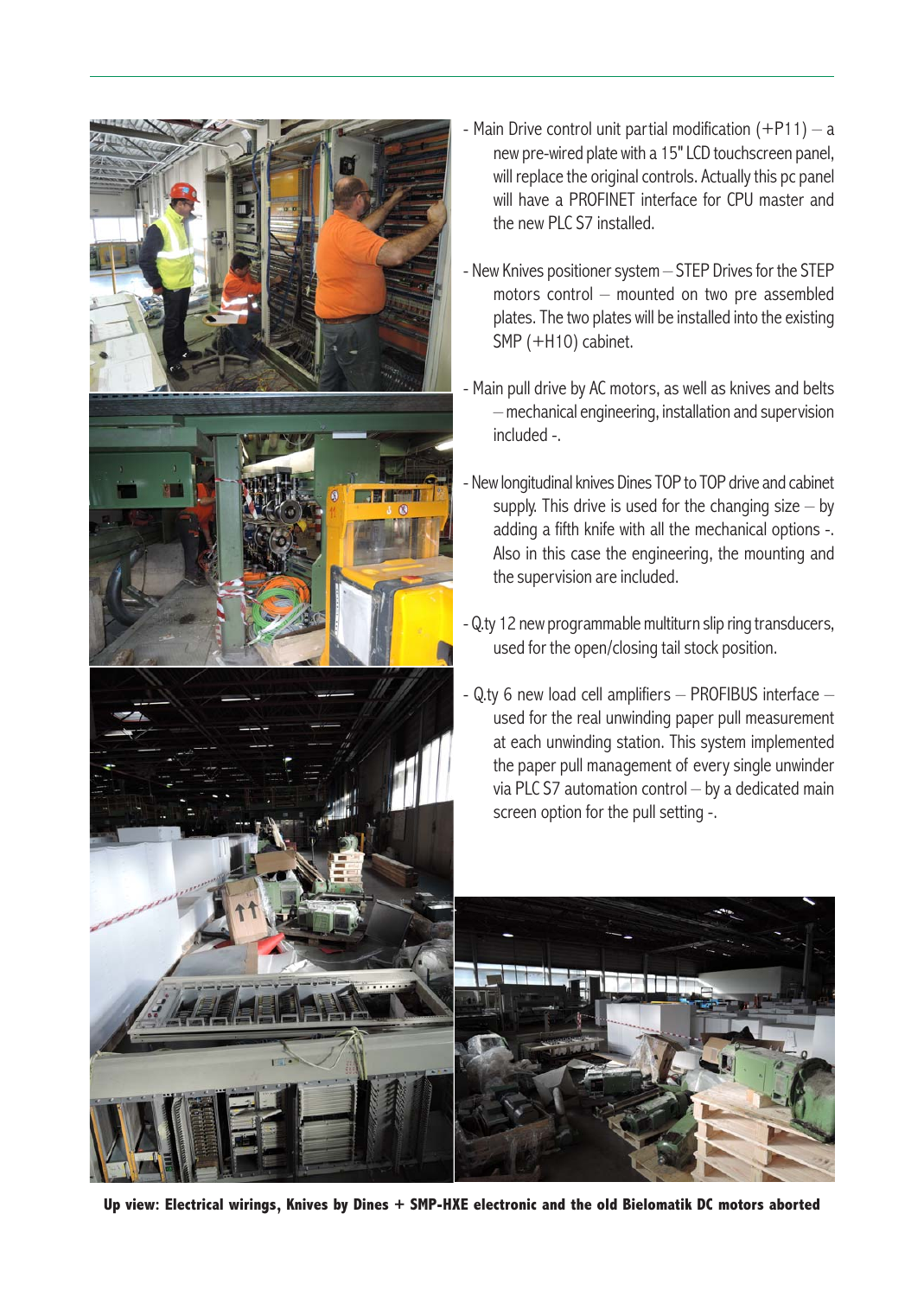

- · Old main drive DC motors replacement by AC motors and gear motors whenever required. First belts motor displacement – sized according to the machine  $needs - in$  emulation of the existing DC motors. Beside the new AC motors, the SAEL supply also included the options as well as the engineering and the mounting; the mechanical and electrical supervision; the new fixing baseframes.
- Turnkey team supply for all the mechanical and electrical operations like:
- o Existing transducers replacement and positioning.
- o Diameter reading transducer replacement.
- o Machine main display replacement.
- o New engineering station composed by: PC; 22" LCD monitor; keyboard and trackball; ETHERNET double interface – for Intranet and LAN/WAN remote assistance –paired to the new drive for:
- o DRIVES/Mastercan ONE SAEL Programming/Diagnostic (SAELs AZ Runner licence included).



**SX: new AC motors vs. old DC motors, before the rebuilding TOP: Operations during the Cabinets Drive wirings. Old cabinets re-used.**

- o PLC S7 and PROFIBUS/PROFINET nets Programming/Diagnostic. Temporary operator panel emulation in case of maintenance and documentation management (PDF diagrams; hand books; S/ Manager licence, and so on).
- o IWSA Remote assistance (LAN/ Router INTERNET connection upon the customer)
- o New 32" LCD Wide screen monitor (OPT. 3) Programming/ Diagnostic with future possible customizations upon demand (Programming licence included).

### Recipe management integration

Made via the main operator panel, by

 production recipes and pre-set automatic recall. Below the main data to be entered:

- · Unwinding coils/material type.
- Production sizes.
- Line speed.
- Unwinding material pull
- Rectifiers positioning.
- Unwinding groups automatic positioning.
- Overlap trolley automatic positioning.
- Longitudinal knives and wing automatic positioning.
- Reams sizes.
- Working pressures / loads.

### Production reports

A SQL database will manage and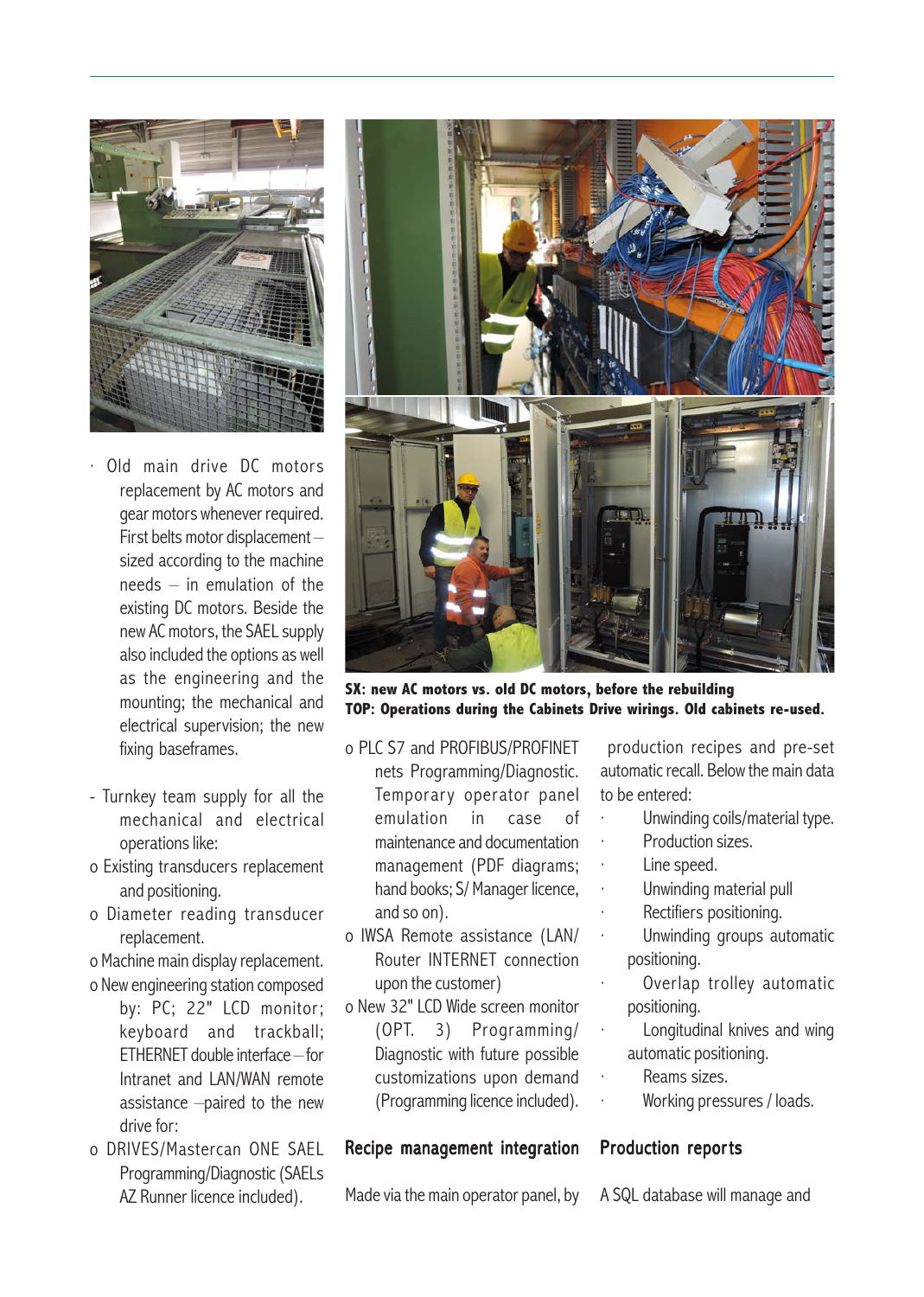compute several data from the PLC. The computing will provide data in a similar way to the original version benchmarked by the customer.

Below some data form our SQL database, to be read by the customer SW system. The merge of the two system will provide:

 $\cdot$  Stops report (root-causes, quantity, times, percentage).

· Daily production report (times, quantities, scrap causes, production data).

· Monthly production report (times, quantities, scrap causes, production data).

· Shift production report (times, quantities, scrap causes, production data).

· Single Order production report (times, quantities, scrap causes, production data).

## $IWSA - Internet Worldwide$  Sael Assistance – REMOTE ASSISTANCE

The system includes the IWSA (Internet worldwide Sael Assistance). Via internet, in a real time, it is possible to support any kind of software trouble or simply install new software, updates, modifications up to the PLC. Supervisor and SAELs Drives. IWSA has been used for the commissioning as well: thanks to its architecture we linked the supervisor system to a plant Host, or other devices, via Ethernet net.

## .............THE JOB AT THE PLANT.............

The supply is a "turn e key" who encloses the placing of the new electrical cabinets, modifications of the existing cabinets and the rebuilding of the electrical connections; the mechanical mountings – made in partnership with



 INDEXA ITALIA 2 -. Since the first tests during the star up, the customer got a quality implementation in terms of cut, machine speed: numbers who can easily drive to a short term Return Of Investment!

The daily making went through many aspects normally discussed between the mechanical engineer/supplier and the Electronic engineer/supplier. Standing in front of a running machine, Sael – with 30 years of experience – made a deep investigation of the Bielomatik management system. This recognition allowed to re-study some actions that the operator has to do avoiding production scraps. All the motor settings, the algorithms and the sequences have been integrated and offered by a new Siemens PLC S7 – with a Siemens MP277 video-keyboard – gave a better interface between the operator and the machine. The automation is managed by a 314C CPU – with a profibus net – is on line with the Drives and the remote I/O. The "INTELLIGENT DRIVE" Drives communication is also made via CANBUS, with a robust and fast transmission of the data to the Pull, Knife, Belts and Rolls. Through this net is managed a synchronization between the Pull motor and the Knife motor too – with the best accuracy and short time during the change -.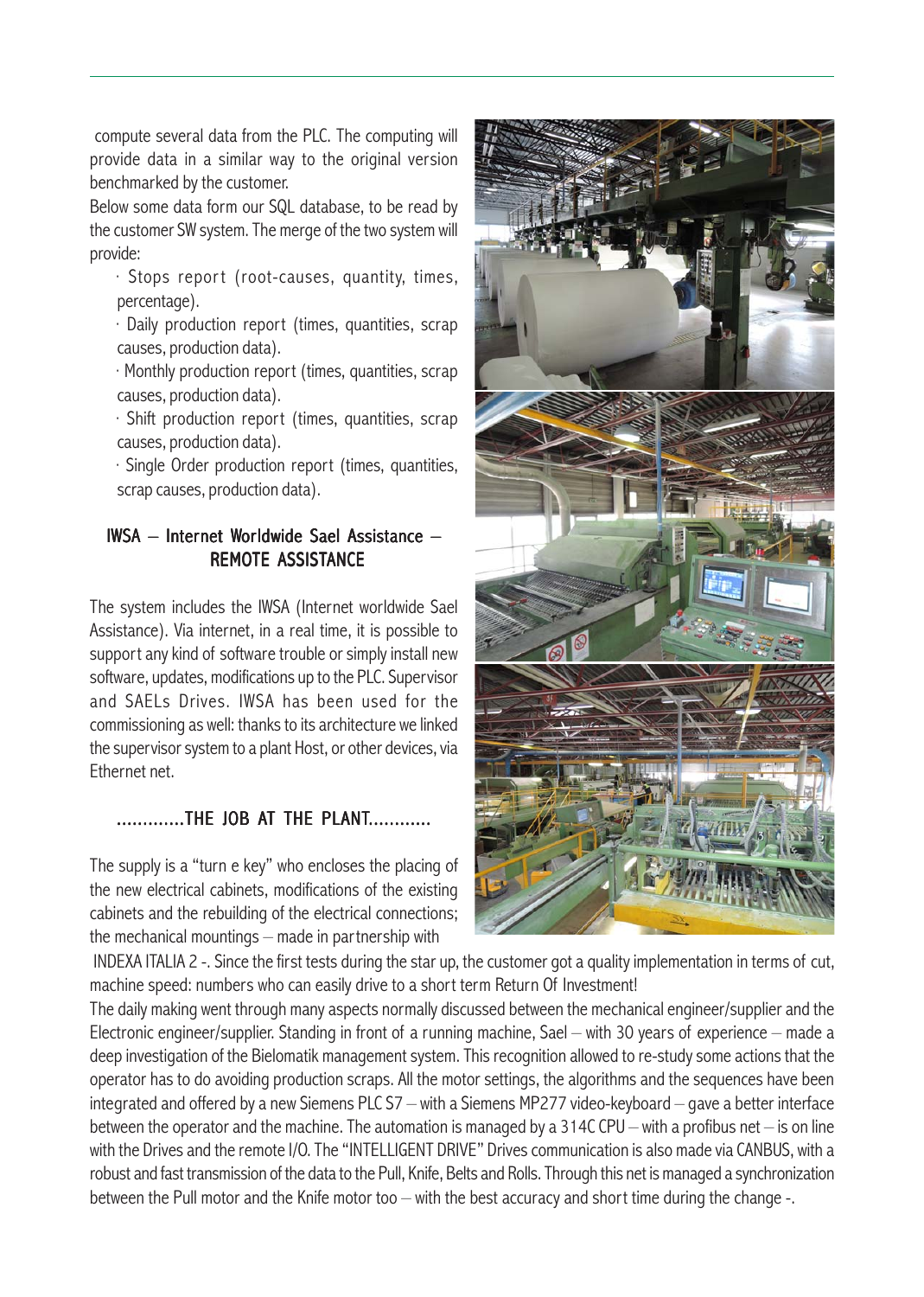



The original DC motorization have been replaced by AC laminated motors driven by SAELs VD inverters. Our drives use the same communication independently to the application  $-$  AC and DC  $-$  and this was a main strength for this job. As

**UP: PLC S7 300 used vs. the old 115U**

#### **SX: all the sensors and transducers have been replaced with standard products (Profibus based).**

soon as the drive joins the PLCs Profibus net, it receives and sends speed and alarms information about the converter/motor. More over it expands the PLCs I/O becoming an I/ O likely. Each DRIVE board, which has 4 analogical input, 4 analogical output, 8 digital I/O and 2 encoder input up to 200khz, sends all those data to the PLC, getting the system better, richer for any regulation and less expansive in terms of less periphery needs. Another important feature of this rich architecture is the algorithm computing inside the drive without overloads of the PLCs CPU. Positioning, servo diameter, signal filtering using  $3<sup>rd</sup>$  degree algorithms, computing, electrical trees, cam, load cell regulation, speed adaptations, are possible. All the results are sent to the PLC: This allows the regulation of many other motors or external devices.

Many realizations were made using Siemens PLC S7 and SAEL own products ("Intelligent Drive" inverters and dc converters), easy to use, reliable and engineered for the paper mill industry  $-$  by a custom bridge board based on CAN-bus communication. Without extra costs our inverters and dc converters can work with any PLC available on the market by exchanging reading and writing words.

Every SAELs product is engineered and made to meet the customers needs, using less components possible. Every application realized with our drives requires a simple PLC only. Each drive  $-$  AC or DC  $-$  is equipped by the same main board: it means less spare parts on stock (just one regulation board, IGBT or Thyristor and that's it). Our AC or DC drives are up to 1MW. To be on line with our customers need, as well as the technology evolution, we have a committed Team working on R&D and Software developments. By an objective benchmark vs our competitors, there are main differences on Paper Mill main drive, Calander, Winder or whatever else: The performances got with a specific, fully dedicated drive as the SAEL "Intelligent Drive" are fare above compared anything else available on the stand alone market. Beside the own drives, the international majors, use closed systems: in other words, it wont be possible for any system integrator to parallel his offer to ABB ®, or SIEMENS® using stand alone products. That's why, at SAEL, we decided to develop our own complete package, and trying to make it better and better! This is the key to compete against the international brands. Based on the "digital sectioning drive" our system is the first without the cascade MASTER process: actually the intelligence is inside the AC or DC